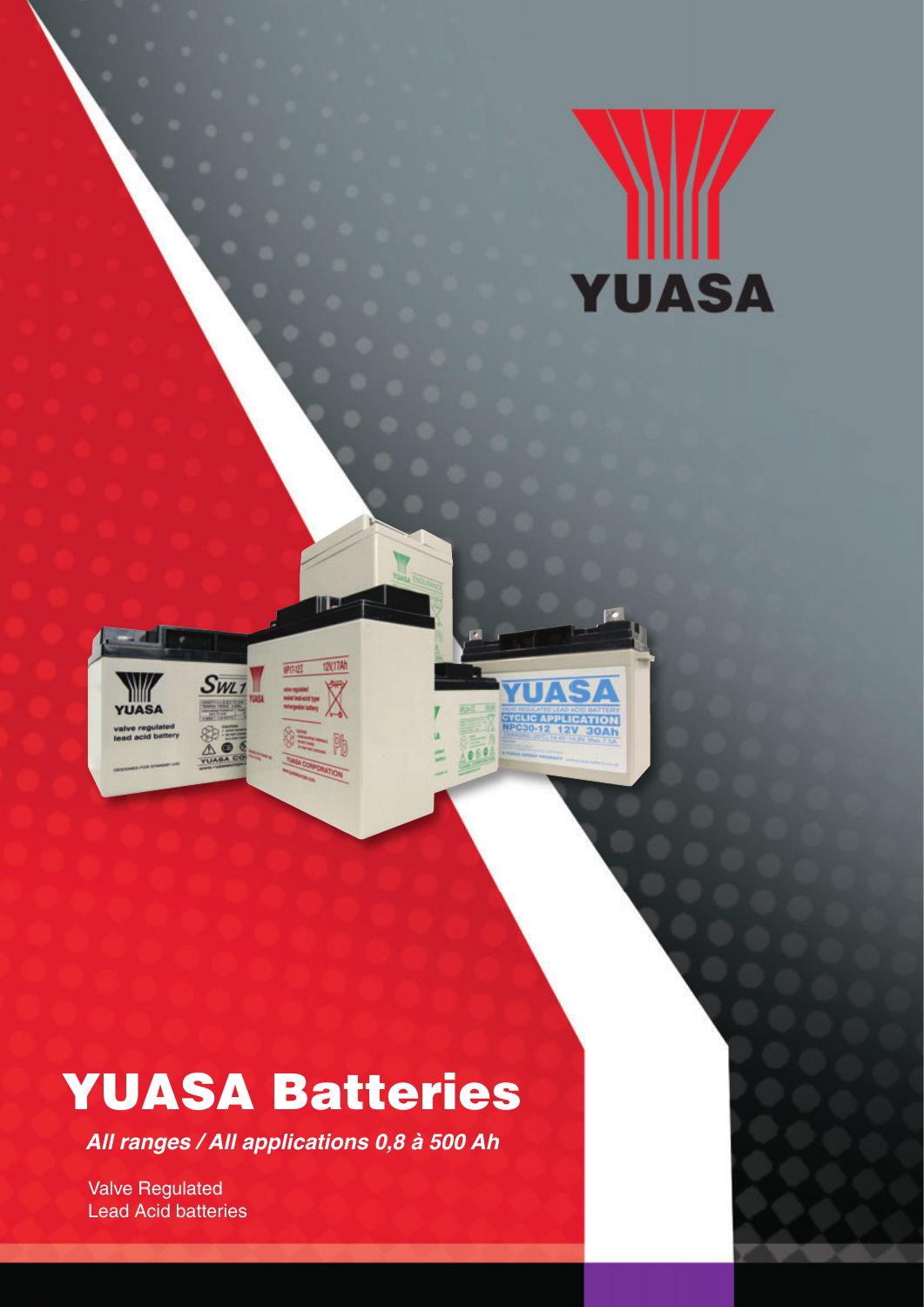## **NP / NPL 0,8 Ah to 200 Ah**



# **All applications Standby and Cyclic**

**Design life (in according Eurobat) : NP : 5 years at 20°C (Floating) NPL : 10 years at 20°C (Floating)**

**Alarm, Security, Telecom, UPS, Energy, Toy, Solar, Wind...**

**Batterie < 24 Ah et > 5 years, RE / REW / NPW ranges : consult Yuasa**

## **YUCEL 0,8 Ah to 200 Ah**



## **All applications Standby**

**Design life (in according Eurobat) : 3/5 years at 20°C (> 100 Ah : 10 years at 20°C)**

**Alarm, Security, Telecom,...**

|  | Type of          | Voltage     | Capacity       |                 | Length | Width | Height incl.      | Weight                   |                  | <b>YUASA</b>    |
|--|------------------|-------------|----------------|-----------------|--------|-------|-------------------|--------------------------|------------------|-----------------|
|  | <b>Battery</b>   | (V)         | $20h*$<br>(Ah) | $10h*$<br>(Ah)  | (mm)   | (mm)  | terminals<br>(mm) | (Kg)                     | <b>Terminals</b> | <b>Chargers</b> |
|  | NP0.8-12         | 12          | 0.8            | 0.7             | 96     | 25    | 61.5              | 0.35                     | FC               | 4               |
|  | <b>NPI.2-6</b>   | 6           | 1,2            | $\mathbf{L}$    | 97     | 25    | 54,5              | 0.31                     | F4.8             |                 |
|  | NP1.2-12         | 12          | 1,2            | $\mathsf{L}$    | 97     | 48    | 54,5              | 0,6                      | F4,8             | $\overline{4}$  |
|  | <b>NP2-12</b>    | 12          | $\overline{2}$ | 1.8             | 150    | 20    | 89                | 0.7                      | F4.8             | $\overline{4}$  |
|  | NP2.1-12         | 12          | 2,1            | 1,9             | 178    | 34    | 64                | 0,89                     | F4.8             | $\overline{4}$  |
|  | NP2.3-12         | 12          | 2,3            | 2.1             | 178    | 34    | 64                | 0,95                     | F4,8             | $\overline{4}$  |
|  | NP2.8-6          | 6           | 2,8            | 2,5             | 134    | 34    | 64                | 0,55                     | F4.8             | 2               |
|  | NP2.8-12         | 12          | 2,8            | 2,5             | 134    | 67    | 64                | $\overline{1,1}$         | F4,8             | 4,5             |
|  | NP3.2-12         | 6           | 3,2            | 2,8             | 134    | 67    | 64                | 1.17                     |                  | 5               |
|  | <b>NP4-6</b>     | 6           | $\overline{4}$ | 3,5             | 70     | 47    | 105,5             | 0.85                     | F4.8             | 23              |
|  | <b>NP4-12</b>    | 12          | $\overline{4}$ | 3.5             | 90     | 70    | 106               | 1.85                     | F4.8             | 59              |
|  | <b>H</b> NPH5-12 | 12          | 5,2            | 4,8             | 90     | 70    | 106               | 2.1                      | F6.35            | 5910            |
|  | <b>NP7-6</b>     | 6           | 7              | 6,2             | 5      | 34    | 97,5              | 1,35                     | F4,8             | 37              |
|  | NP7-12 (L)       | 12          | $\overline{7}$ | 6.2             | 5      | 65    | 97,5              | 2,65                     | F4,8 (F6,35)     | 910             |
|  | <b>NP10-6</b>    | 6           | $ 0\rangle$    | 8,8             | 5      | 50    | 97,5              | $\overline{\phantom{a}}$ | F4,8             | 7834            |
|  | <b>NP10-12</b>   | 2           | 10             | 8,8             | 151    | 102   | 97,5              | $\overline{4}$           | F4,8             | 91011           |
|  | <b>NP12-6L</b>   | 6           | 12             | $\vert \ \vert$ | 5      | 50    | 97,5              | 2,1                      | F6,35            | 7834            |
|  | <b>NP12-12</b>   | 12          | 12             | $\mathbf{H}$    | 5      | 98    | 97,5              | 4,1                      | F6,35            | 10 11 14 35     |
|  | <b>NP17-12I</b>  | 12          | 17             | 15              | 8      | 76    | 167               | 6,4                      | M <sub>5</sub>   | 11 14 15 35 36  |
|  | <b>NP24-12I</b>  | 12          | 74             | 21.1            | 166    | 175   | 125               | 8,65                     | M <sub>5</sub>   | 14 15 17 36     |
|  | <b>NPL24-12I</b> | 12          | 74             | 21,1            | 166    | 175   | 125               | 9,7                      | M <sub>5</sub>   | 14 15 17 36     |
|  | <b>NP38-12I</b>  | 12          | 38             | 33,4            | 197    | 165   | 170               | 13,8                     | M <sub>5</sub>   | 15 17 18 36 37  |
|  | <b>NPL38-12I</b> | 12          | 38             | 33,4            | 197    | 165   | 170               | 14,5                     | M <sub>5</sub>   | 15 17 18 36 37  |
|  | <b>NP65-12I</b>  | 12          | 65             | 57,2            | 350    | 166   | 174               | 23,5                     | M <sub>6</sub>   | 18 19 20 37     |
|  | <b>NPL65-12I</b> | 2           | 65             | 57.2            | 350    | 166   | 174               | 24                       | M6               | 18 19 20 37     |
|  | <b>NPL78-121</b> | $ 2\rangle$ | 78             | 68,6            | 380    | 166   | 177.5             | 28,6                     | M8               | 18 19 20 37     |
|  | NPL100-12        | 12          | 100            | 88              | 407    | 172,5 | 240               | 39                       | <b>BM10</b>      | 19 20 21        |
|  | <b>NPL130-6I</b> | 6           | 130            | 114.4           | 350    | 166   | 174               | 24                       | M <sub>6</sub>   |                 |
|  | <b>NPL200-6</b>  | 6           | 200            | 177             | 398    | 176   | 250               | 39                       | BM10             |                 |

 $\divideontimes$  : Final voltage 1.75 V per cell - Temperature 20°C  $\blacktriangle$  : Manufactured from two NP10-6 Reference followed by FR marking : Production with UL94-V0 case H : Very high performance in rapid discharge ( $<$  20 minutes).<br>(L) : Also available with large 6,35 mm terminals.

**Other types : please consult Yuasa**

| Type of        | Voltage                 | Capacity       |                | Length | Width | Height incl.      | Weight              |                          | <b>YUASA</b>   |
|----------------|-------------------------|----------------|----------------|--------|-------|-------------------|---------------------|--------------------------|----------------|
| <b>Battery</b> | (V)                     | $20h*$<br>(Ah) | $10h*$<br>(Ah) | (mm)   | (mm)  | terminals<br>(mm) | (Kg)                | <b>Terminals</b>         | Chargers       |
| $Y0.8 - 12$    | 0,8<br>96<br> 2<br>0.72 |                |                | 25     | 62    | 0,35              | FC.                 | 4                        |                |
| $YI-6$         | 6                       |                | 0,93           | 50     | 42    | 57                | 0,25                | F4,8                     |                |
| $Y1.2-6$       | 6                       | 1,2            | $  \,   \,  $  | 97     | 24    | 57,5              | 0.29                | F4.8                     |                |
| $Y1.2 - 12$    | 12                      | 1,2            | .              | 97     | 43    | 58                | 0,5                 | F4.8                     | $\overline{4}$ |
| $Y2.1 - 12$    | 12                      | 2,1            | 1,9            | 178    | 35    | 66                | 0,9                 | F4,8                     | $\overline{4}$ |
| $Y2.3C-12$     | 2                       | 2,3            | 2,13           | 182    | 24    | 61                | 0.8                 | $\overline{\phantom{a}}$ | $\equiv$       |
| $Y2.9 - 12$    | 12                      | 2,9            | 2,7            | 79     | 56    | 105               | $\vert \cdot \vert$ | F4.8                     | 45             |
| $Y3.2 - 12$    | 12                      | 3,2            | 3              | 134    | 68    | 66,5              | 1,3                 | F4,8                     | 5              |
| $Y3.5 - 4$     | $\overline{4}$          | 3,5            | 3,3            | 90     | 34    | 65                | 0,45                | F4,8 90°                 |                |
| $Y4-6$         | 6                       | $\overline{4}$ | 3,5            | 70     | 48    | 105,5             | 0.7                 | F4.8                     | 23             |
| $Y4-12$        | 12<br>4                 |                | 3,7            | 90     | 70    | 107               | 1,5                 | F4,8                     | 59             |
| $Y5-12$        | 12                      | 5              | 4.4            | 90     | 70    | 107               | 1.7                 | F4,8                     | 59             |
| Y5-12N (151)   | 2                       | 5              | 4,4            | 5      | 53    | 100               | 1.7                 | F4.8                     | 59             |
| $Y7-6$         | 6                       | $\overline{7}$ | 6,2            | 5      | 34    | 100               | $\overline{L}$      | F4.8                     | 237            |
| $Y7-12$        | 12                      | $\overline{7}$ | 6,2            | 5      | 65    | 100               | 2,3                 | F4,8                     | 910            |
| $Y$  2-6L      | 6                       | 2              | $  \cdot  $    | 5      | 51    | 100               | 1.8                 | F6,35                    | 7834           |
| <b>Y12-6SM</b> | 6                       | 2              | $  \cdot  $    | 5      | 51    | 103               | 1.8                 | F4.8                     | 7834           |
| $Y12 - 12$     | 12                      | 2              | 1,1            | 5      | 98    | 0                 | 3,5                 | F6,35                    | 10 11 14 35    |
| $Y17-12I$      | 12                      | 17             | 15,8           | 8      | 77    | 167               | 5,5                 | M <sub>5</sub>           | 11 14 15 35 36 |
| $Y24-12I$      | 12                      | 24             | 22.2           | 166    | 177   | 129               | 7,2                 | M <sub>5</sub>           | 14 15 17 36    |
| Y24-12H        | 12                      | 24             | 21,6           | 165    | 125   | 175               | 8                   | M <sub>5</sub>           | 14 15 36       |
| $Y38-12I$      | 12                      | 38             | 35,2           | 197    | 165   | 170               | 12,2                | M <sub>5</sub>           | 15 17 18 36 37 |
| $Y60-12$       | 12                      | 62             | 60             | 260    | 168   | 216               | 18,5                | M6                       | 18 19 20 37    |
| $Y65 - 12I$    | 12                      | 65             | 60.1           | 348    | 167   | 178               | 19,2                | M6                       | 18 19 20 37    |
| Y100-12        | 12                      | 106            | 100            | 330    | 173   | 220               | 32                  | M8                       | 19 20 21       |
| Y150-12        | 12                      | 159            | 150            | 485    | 170   | 242               | 48,2                | M8                       | 21             |
| Y200-6         | 226<br>6                |                | 210            | 322    | 178   | 234               | 32,5                | M8                       |                |
| Y200-12        | 12                      | 212            | 200            | 522    | 240   | 224               | 64                  | M8                       | 21             |

❇ : Final voltage 1.75 V per cell - Temperature 20°C Reference followed by FR marking : Production with UL94-V0 case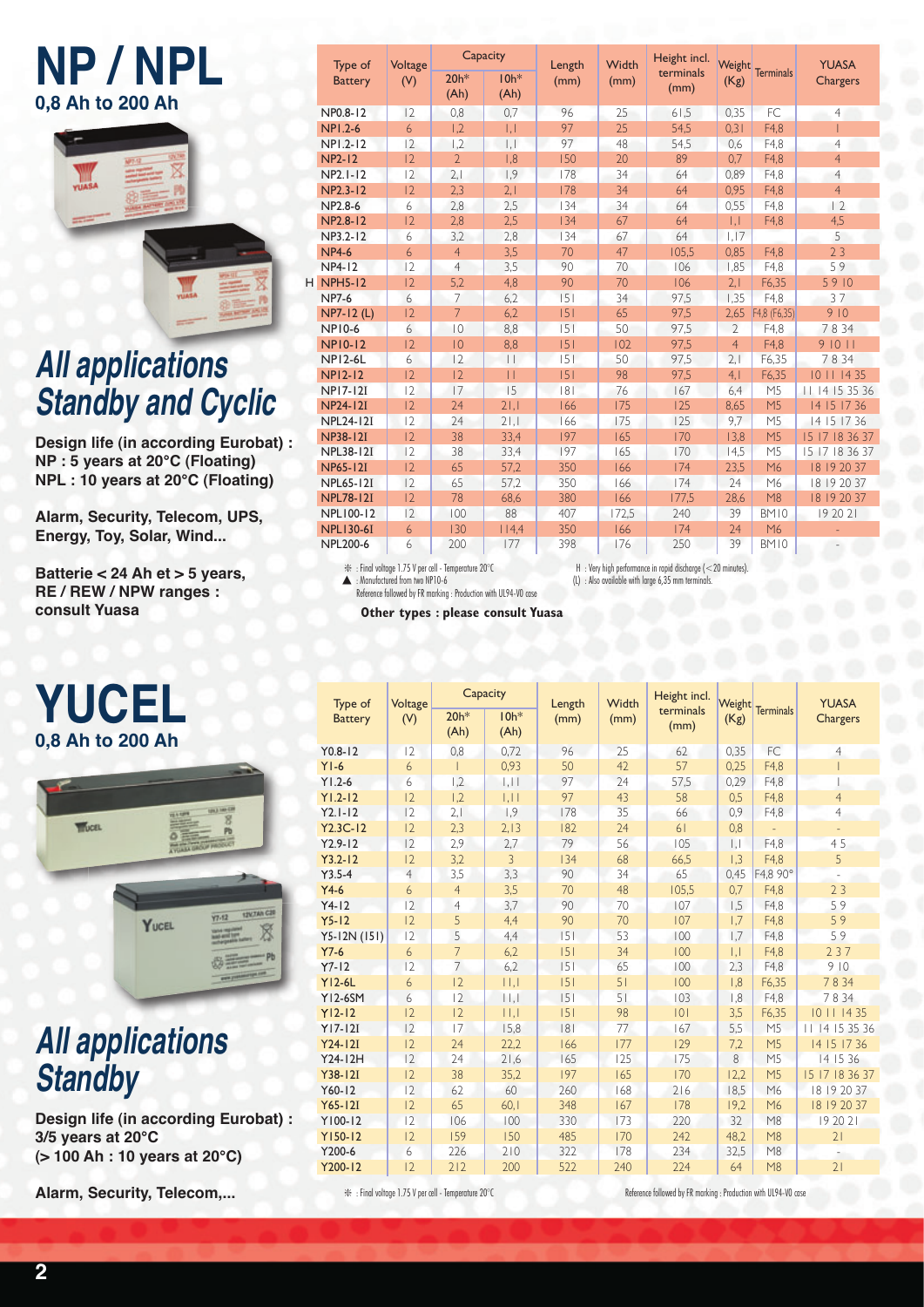

#### **Standby application High performances in UPS application and Energy equipment**

**Design life (in according Eurobat) : SW : 3/5 years at 20°C SWL : 10 years at 20°C**



## **Standby applications High capacity**

**Design life in floating (in according Eurobat) : EN : 12 years at 20°C ENL : 15 years at 20°C**

**Excellent cyclic performances for the ENL range**

## **Standby application**

#### **Telecom cabinet 19" à 23"**

**Design life (in according Eurobat) : 10 years at 20°C Telecom, Energy,...**

## **SW / SWL 216 W to 4266 W / 10 mn**

|   | Type of<br><b>Battery</b>       | Voltage<br>(V) | Puissance<br><b>Typique</b><br>$10 \text{ mm}^*$ | $10h*$ | Capacity<br>$20h*$ | Length<br>(mm) | Width<br>(mm) | Height incl.<br>terminals | (Kg) | Weight Terminals | <b>YUASA</b><br>Chargers |
|---|---------------------------------|----------------|--------------------------------------------------|--------|--------------------|----------------|---------------|---------------------------|------|------------------|--------------------------|
|   |                                 |                | (W)                                              | (Ah)   | (Ah)               |                |               | (mm)                      |      |                  |                          |
|   | SW200                           | $ 2\rangle$    | 216                                              | 5,7    | 5,8                | 5              | 51<br>-       | 98,3                      | 1,95 | F4,8/6,35        | 5,9                      |
| x | <b>SW280</b>                    | 2              | 288                                              | 6,6    | 7,6                | 5              | 65            | 97,5                      | 2,5  | F6,35            | $ 0\rangle$              |
|   | <b>SWL750</b>                   | 2              | 767                                              | 22,9   | 24,4               | 166            | 175           | 125                       | 9,3  | M <sub>5</sub>   | 14 15 36                 |
|   | SWL780V                         | 2              | 815                                              | 27.1   | 28,4               | 166            | 125           | 175                       | 0,   | M <sub>5</sub>   | 14 15 36                 |
|   | <b>SWLI100</b>                  | 2              | 1202                                             | 39,6   | 40                 | 197            | 165           | 170                       | 14,5 | M <sub>5</sub>   | 15 17 18 19 36 37        |
|   | <b>SWL1800</b>                  | 2              | 1974                                             | 55     | 56,6               | 216            | 168           | 223                       | 23   | M6               | 17 18 19 20 37           |
|   | <b>SWL1850</b>                  | 2              | 1916                                             | 66     | 72                 | 350            | 166           | 174                       | 23,8 | M6               | 18 19 20 37              |
|   | <b>SWL2250</b>                  | 2              | 2250                                             | 76     | 84                 | 380            | 166           | 185                       | 28,4 | M8               | 19 20 21                 |
|   | <b>SWL2300 T</b>                | $\overline{2}$ | 2464                                             | 78     | 79                 | 259            | 168           | 212,5                     | 27   | M6               | 18 19 20 37              |
|   | <b>SWL2300E</b>                 | 2              | 2464                                             | 78     | 79                 | 261            | 168           | 225                       | 27   | M6               | 18 19 20 37              |
|   | <b>SWL2500 T</b>                | 2              | 2940                                             | 90     | 92,4               | 305            | 173           | 223                       | 32,6 | M6               | 19 20 21                 |
|   | <b>SWL2500E</b>                 | 2              | 2940                                             | 90     | 92,4               | 305            | 168           | 223                       | 32   | M6               | 19 20 21                 |
|   | SWL3300                         | $ 2\rangle$    | 3300                                             | 102,5  | 108,4              | 350            | 168           | 225                       | 38   | M8               | 19 20 21                 |
|   | <b>SWL3800</b>                  | 2              | 3900                                             | 124    | 132                | 350            | 173           | 272                       | 48   | M8               | 21                       |
|   | <b>SWL4250</b>                  | 2              | 4266                                             | 127    | 147                | 34 I           | 173           | 281                       | 49   | M8               | 21                       |
|   | SWL1850-6                       | 6              | 1344                                             | 132    | 44                 | 350            | 166           | 174                       | 23,5 | M6               |                          |
|   | SWL2500-6                       | 6              | 2700                                             | 180    | 82                 | 297            | 168           | 231,5                     | 32,5 | M8               |                          |
|   | $-14.5$ $-11.5$ $-11.5$ $-11.5$ |                |                                                  | 0.000  |                    | A110000        | 117111177     |                           |      |                  |                          |

 $\frac{1}{2}$  : Final voltage 1.6 V per cell - Temperature 20°C x : SW280 = NPW45<br> $\frac{1}{2}$  : Final voltage 1.8 V per cell - Temperature 20°C Reference followed by:

#### Reference followed by FR marking : Production with UL94-V0 case

## **EN / ENL 80 Ah to 500 Ah**

| Type of            | Voltage                  | Capacity                                                 |                | Length | Width | Height incl.                                                     | Weight         |                  | <b>YUASA</b><br>Chargers<br>$\overline{\phantom{0}}$<br>2021 |
|--------------------|--------------------------|----------------------------------------------------------|----------------|--------|-------|------------------------------------------------------------------|----------------|------------------|--------------------------------------------------------------|
| <b>Battery</b>     | (V)                      | $10h*$<br>(Ah)                                           | $20h*$<br>(Ah) | (mm)   | (mm)  | terminals<br>(mm)                                                | (Kg)           | <b>Terminals</b> |                                                              |
| <b>EN80-4</b>      | $\overline{4}$           | 81                                                       | 85             | 200    | 208   | 238                                                              | 17             | MM <sub>8</sub>  |                                                              |
| <b>EN80-6</b>      | 6                        | 8 <sub>1</sub>                                           | 85             | 200    | 208   | 238                                                              | 22             | MM8              |                                                              |
| EN100-4            | $\overline{4}$           | 102                                                      | 106            | 200    | 208   | 238                                                              | 17,2           | MM <sub>8</sub>  |                                                              |
| <b>EN100-6</b>     | 6                        | 102                                                      | 106            | 200    | 208   | 238                                                              | 23             | MM <sub>8</sub>  |                                                              |
| <b>ENL100-6</b>    | 6                        | 102                                                      | 106            | 200    | 208   | 238                                                              | 23             | MM8              |                                                              |
| <b>EN160-4</b>     | $\overline{4}$           | 163                                                      | 170            | 206    | 210   | 240                                                              | 24,5           | M8               |                                                              |
| EN160-6            | 6                        | 163                                                      | 170            | 305    | 210   | 240                                                              | 35             | M8               |                                                              |
| <b>ENL160-6</b>    | 6                        | 163                                                      | 170            | 305    | 210   | 240                                                              | 35             | M8               |                                                              |
| EN180-6            | 6                        | 181                                                      | 88             | 305    | 210   | 240                                                              | 38             | M8               |                                                              |
| <b>EN320-2</b>     | $\mathfrak{D}$           | 326                                                      | 340            | 206    | 210   | 240                                                              | 24,5           | M8               |                                                              |
| <b>ENL320-2</b>    | V                        | 326                                                      | 340            | 206    | 210   | 240                                                              | 24.5           | M8               |                                                              |
| <b>EN480-2</b>     | $\mathfrak{D}$           | 489                                                      | 508            | 305    | 210   | 240                                                              | 35             | M8               |                                                              |
| <b>ENL480-2</b>    | $\mathfrak{D}$           | 489                                                      | 508            | 305    | 210   | 240                                                              | 35             | M8               |                                                              |
| <b>EN540-2</b>     | $\overline{\phantom{a}}$ | 544                                                      | 565            | 305    | 210   | 240                                                              | 38             | M8               |                                                              |
| <b>ENL100-12FT</b> | 2                        | 102                                                      | 106            | 558    | 125   | 233                                                              | 4 <sub>1</sub> | M6               |                                                              |
|                    |                          | $\div$ : Final voltage 1.8 V per cell - Temperature 20°C |                |        |       | FReference followed by FR marking : Production with UL94-VO case |                |                  |                                                              |

Power supplies-Chargers for on board applications

**Batteries > 500 Ah, UXL range : please consult Yuasa**

## **YFT 75 Ah to 200 Ah**

| <b>Type of</b><br><b>Battery</b> | <b>Voltage</b><br>(V)    | $10h*$<br>(Ah) | <b>Capacity</b><br>$20h*$<br>(Ah) | Length<br>(mm) | Width<br>(mm) | Height incl.<br>terminals<br>(mm) | (Kg) | Weight Terminals | <b>YUASA</b><br><b>Chargers</b> |  |
|----------------------------------|--------------------------|----------------|-----------------------------------|----------------|---------------|-----------------------------------|------|------------------|---------------------------------|--|
| <b>YFT75-12</b>                  | $\mathcal{P}$            | 79             | 80                                | 564            | 14            | 187                               | 26   | M6               | 18 19 20 21 37                  |  |
| <b>YFT100-12</b>                 | $\overline{\phantom{0}}$ | 06             | 112                               | 508            | 110           | 238.5                             | 35,6 | M <sub>6</sub>   | 2021                            |  |
| <b>YFT150-12</b>                 |                          | 61             | 66                                | 548            | l 10          | 286                               | 46   | M6               | $\overline{2}$                  |  |
| <b>YFT200-12</b>                 |                          | 710            | 216                               | 560            | 126           | 280                               | 56   | M <sub>6</sub>   | $\overline{2}$                  |  |

❇ : Final voltage 1.75 V per cell - Temperature 20°C Reference followed by FR marking : Production with UL94-V0 case **Other types : please consult Yuasa**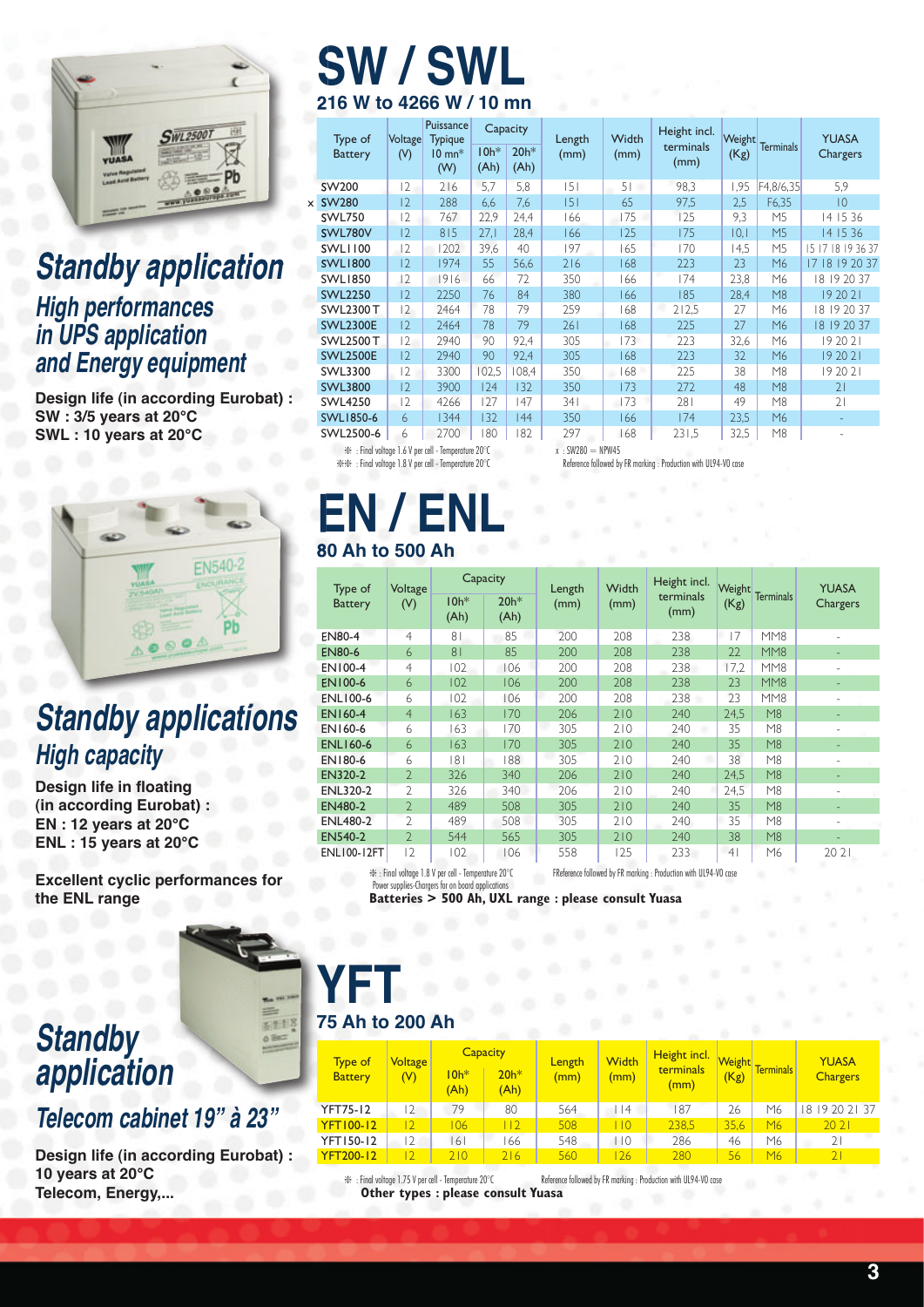# **Cyclic applications**

#### **Electrical vehicule, Solar, Wind, Tools, Lamp, Toy,...**

Cyclic : Battery used as the sole source of energy to be used, with complete recharge after each discharge (one cycle = one discharge + one recharge)



### **NPC 17 Ah to 100 Ah Made in Europe**

Type of **Battery** Voltage (V)  $\begin{array}{|c|c|c|}\n\hline\n\text{Capacity} & \text{Length} \\
\hline\n20h* & 10h* & (mm)\n\end{array}$ (mm) Width (mm) Height incl. terminals (mm)  $\frac{1}{20h^*}$  Longth Width Consumer Weight Terminals  $\begin{array}{c|c|c|c|c|c} \hline \text{C} & \text{C} & \text{C} & \text{C} \\ \hline \text{C} & \text{D} & \text{(mm)} & \text{(mm)} & \text{(mm)} & \text{(kg)} & \text{Terminals} & \text{Chargers} \end{array}$ (Ah)  $10h*$ (Ah) NPC17-12<sup>\*\*</sup> 12 17 15 181 75 167 6,2 M5 11 14 15 35 36<br>NPC24-12 12 24 22,3 166 175 125 9,5 M5 14 15 17 36 12 24 22,3 166 175 125 9,5 M5 14 15 17 36 NPC38-12 12 38 35,3 197 165 170 14,5 M5 15 17 18 36 37<br>NPC65-12 12 65 60,5 350 166 174 24 M6 18 19 20 37 NPC65-12 12 65 60,5 350 166 174 24 M6 18 19 20 37 NPC 100-12 12 100 92,3 350 168 225 38,8 M8 19 20 21

❇ : Final voltage 1.75 V per cell - Temperature 20°C **Other types : please consult Yuasa** Reference followed by FR marking : Production with UL94-V0 case

Weight



**Design life NPC/TEV : 200 cycles at 100% PDD 400 cycles at 75% PDD 800 cycles at 50% PDD 1450 cycles at 30% PDD**

### **TEV 18 Ah to 36 Ah Made in Taiwan**

| Type of         | Capacity<br>Voltage |                | Length         | Width | Height incl. |                   | Weight<br>Terminals | <b>YUASA</b>    |                              |  |
|-----------------|---------------------|----------------|----------------|-------|--------------|-------------------|---------------------|-----------------|------------------------------|--|
| <b>Battery</b>  | (V)                 | $20h*$<br>(Ah) | $10h*$<br>(Ah) | (mm)  | (mm)         | terminals<br>(mm) | (Kg)                |                 | <b>Chargers</b>              |  |
| <b>TEV12180</b> | 2                   | 8              | 15.3           | 181   | 76           | <sup>67</sup>     | 6.7                 | BM <sub>5</sub> | 4 15 35 36                   |  |
| <b>TEV12210</b> | $\overline{12}$     |                | 17.9           | 8     | 76           | 67                | 7.2                 | M <sub>6</sub>  | 4 15 36                      |  |
| <b>TEV12260</b> | $\overline{2}$      | 26             | 22.1           | 175   | 66           | 125               | 9.6                 | M6              | 4 15 17 36                   |  |
| <b>TEV12360</b> | $\overline{12}$     | 36             | 30,6           | 196   | 30           | 172               | $\overline{12}$     | M6              | 5 <sub>1</sub><br>7 18 36 37 |  |

❇ : Final voltage 1.75 V per cell - Temperature 20°C



### **YPC 5 Ah to 100 Ah Made in China**

| Type of          | <b>Voltage</b> | Capacity       |                | Length | Width | Height incl.      | Weight         |                  | <b>YUASA</b><br><b>Chargers</b><br>5910<br>910<br>14 35<br>I O<br>14 15 36<br>14 15 36<br>15 17 36<br>$\overline{4}$<br>15 17 18 36 37<br>8 19 37<br>17 18 19 20 37 |  |
|------------------|----------------|----------------|----------------|--------|-------|-------------------|----------------|------------------|---------------------------------------------------------------------------------------------------------------------------------------------------------------------|--|
| <b>Battery</b>   | (V)            | $20h*$<br>(Ah) | $10h*$<br>(Ah) | (mm)   | (mm)  | terminals<br>(mm) | (Kg)           | <b>Terminals</b> |                                                                                                                                                                     |  |
| <b>YPC5-12</b>   | $\sqrt{2}$     | 5,36           | 5              | 151    | 51    | 99                | $\mathcal{D}$  | F4.7             |                                                                                                                                                                     |  |
| <b>YPC8-12</b>   | $\overline{2}$ | 8,5            | 8              | 152    | 65,5  | 100               | 2,75           | F4,7             |                                                                                                                                                                     |  |
| <b>YPC14-12</b>  | 2              | 3.94           | $\overline{3}$ | 51     | 98    | 0                 | 4.2            | F6.35            |                                                                                                                                                                     |  |
| <b>YPC22-12</b>  | $\overline{2}$ | 22             | 20             | 181,5  | 77    | 166.5             | 6.9            | M <sub>5</sub>   |                                                                                                                                                                     |  |
| <b>YPC26-12</b>  | $\sqrt{2}$     | 26             | 24             | 166.5  | 175   | 125               | 8.57           | M <sub>5</sub>   |                                                                                                                                                                     |  |
| <b>YPC30-12</b>  | $\overline{2}$ | 31.8           | 30             | 195    | 130   | 180               | 9.3            | BM <sub>6</sub>  |                                                                                                                                                                     |  |
| <b>YPC33-12</b>  | $ 2\rangle$    | 35             | 33             | 195    | 130   | 167               | 11.2           | M6               |                                                                                                                                                                     |  |
| <b>YPC45-12</b>  | $\overline{2}$ | 46.8           | 45             | 197    | 165   | 170               | 14,5           | M6               |                                                                                                                                                                     |  |
| <b>YPC55-12</b>  | $ 2\rangle$    | 55             | 51.5           | 229    | 138   | 211               | $\overline{7}$ | M6               |                                                                                                                                                                     |  |
| <b>YPC75-12</b>  | $\overline{2}$ | 78.7           | 75             | 260    | 68    | 214               | 25             | M6               | 8   9 20 37                                                                                                                                                         |  |
| <b>YPC100-12</b> | $\overline{2}$ | 104            | 100            | 330    | 173   | 220               | 30             | M8               | 19 20 21                                                                                                                                                            |  |

❇ : Final voltage 1.75 V per cell - Temperature 20°C Reference followed by FR marking : Production with UL94-V0 case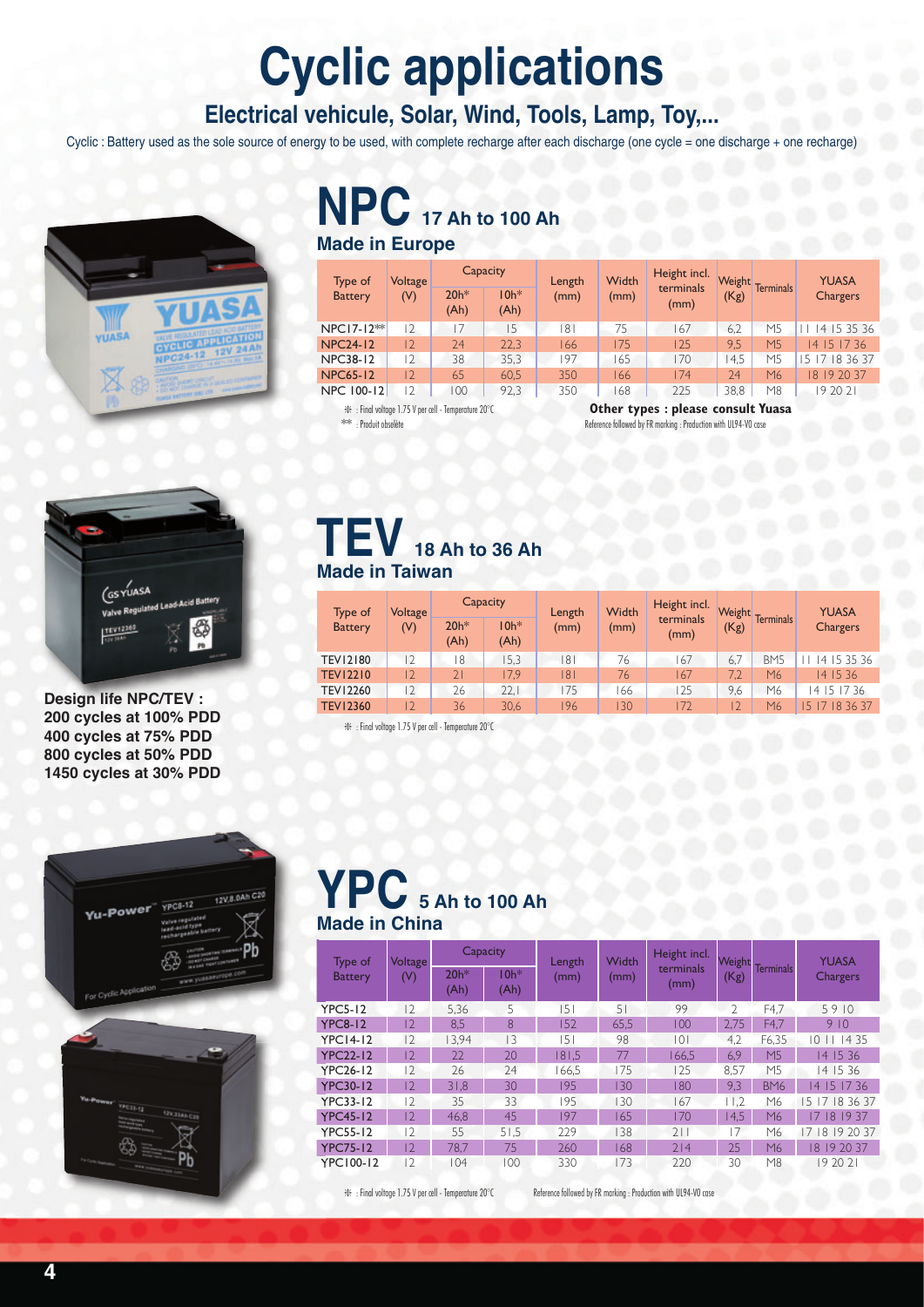# **Industrials chargers to 300 mA at 25A - 6V 12V 24V**

**Standby application / Floating and Cyclic - Automatic chargers with microprocessor for VRLA batteries Motorcycles batteries / Power supplies-Chargers**

| Ref.                 | Type of         | Voltage | Current              | Sized for        |     |     | Dimensions (mm)<br>Weight<br>(Kg)<br>H<br>47<br>0.41<br>47<br>0.41<br>47<br>0.41<br>47<br>0.41<br>47<br>0.41<br>47<br>0.41 | <b>Battery</b> |                |
|----------------------|-----------------|---------|----------------------|------------------|-----|-----|----------------------------------------------------------------------------------------------------------------------------|----------------|----------------|
|                      | charger         | (V)     | max.(A)              | <b>batteries</b> | L   | D   |                                                                                                                            |                | connectors     |
|                      | YCP03A6         | 6       | 0,3                  | de 1,2Ah à 3Ah   | 102 | 61  |                                                                                                                            |                | А              |
| $\overline{2}$       | YCP06A6         | 6       | 0,6                  | de 2.4Ah à 6Ah   | 102 | 61  |                                                                                                                            |                | $\overline{A}$ |
| 3                    | YCPA6           | 6       | $\overline{1}$       | de 3,4Ahà 6 Ah   | 102 | 61  |                                                                                                                            |                | A              |
| $\overline{4}$       | <b>YCP03A12</b> | 2       | 0,3                  | de 1,2Ah à 3Ah   | 102 | 61  |                                                                                                                            |                | $\forall$      |
| 5                    | <b>YCP06A12</b> | 2       | 0,6                  | de 2,4Ah à 6 Ah  | 102 | 61  |                                                                                                                            |                | Α              |
| 6                    | <b>YCP03A24</b> | 24      | 0,3                  | de 1,2 Ah à 6 Ah | 102 | 61  |                                                                                                                            |                | $\forall$      |
| $\overline{7}$       | YCPI.5A6        | 6       | 1,5                  | de 6Ah à 15Ah    | 130 | 90  | 65                                                                                                                         | 1,3            | B              |
| 8                    | YCP2A6          | 6       | $\overline{2}$       | de 8Ah à 20Ah    | 130 | 90  | 65                                                                                                                         | 1,3            | B              |
| 9                    | YCPIAI2         | 2       |                      | de 4Ah à 10Ah    | 130 | 90  | 65                                                                                                                         | 1,3            | B              |
| 0                    | YCPI.5A12       | 12      | 1,5                  | de 6Ah à 15Ah    | 130 | 90  | 65                                                                                                                         | 1,3            | B              |
| $\Box$               | YCP2A12         | 2       | $\overline{2}$       | de 8Ah à 20Ah    | 130 | 90  | 65                                                                                                                         | 1,3            | B              |
| 2                    | YCP08A24N       | 24      | 0,8                  | de 3,2Ah à 8 Ah  | 130 | 90  | 65                                                                                                                         | 1,3            | E              |
| 3                    | YCPIA24         | 24      |                      | de 4Ah à 10Ah    | 130 | 90  | 65                                                                                                                         | 1,3            | B<br>a         |
| 4                    | YCP3A12         | 2       | $\overline{3}$       | de 12Ah à 30Ah   | 43  | 103 | 91                                                                                                                         | 1.9            | B              |
| 15                   | YCP4A12         | 2       | $\overline{4}$<br>h. | de 16Ah à 40Ah   | 43  | 103 | 9 <sub>1</sub>                                                                                                             | 1,9            | B              |
| 16                   | YCP2A24         | 24      | $\overline{2}$       | de 8Ah à 20Ah    | 43  | 103 | 91                                                                                                                         | 1,9            | $\mathsf B$    |
| 17                   | YCP6A12         | 2       | s.<br>6              | de 24Ahà 60Ah    | 240 | 40  | 85                                                                                                                         | 2.1            | B              |
| 8                    | YCP8A12         | 12      | 8                    | de 32Ah à 80Ah   | 240 | 140 | 85                                                                                                                         | 2,1            | B              |
| 9                    | YCPI0A12        | 12      | $\overline{0}$       | de 40Ah à 100Ah  | 240 | 40  | 85                                                                                                                         | 2.1            | B<br>٠         |
| 20                   | YCPI2AI2        | 2       | 12                   | de 48Ah à 120Ah  | 240 | 140 | 85                                                                                                                         | 2,1            | B              |
| 21                   | <b>YCP20A12</b> | 12      | 20                   | de 80Ah à 100Ah  | 240 | 40  | 85                                                                                                                         | 2,1            | B              |
| 22                   | YCP4A24         | 24      | $\overline{4}$       | de 16Ah à 40Ah   | 240 | 140 | 85                                                                                                                         | 2,1            | $\mathsf B$    |
| 23                   | YCP6A24         | 24      | 6                    | de 24Ah à 60Ah   | 240 | 140 | 85                                                                                                                         | 2,1            | B              |
| 24                   | YCP8A24         | 24      | 8                    | de 32Ah à 80Ah   | 240 | 140 | 85                                                                                                                         | 2,1            | B              |
| 25                   | YCPI0A24        | 24      | $ 0\rangle$          | de 40Ah à 100Ah  | 240 | 140 | 85                                                                                                                         | 2.1            | B              |
| 26                   | YCPI2A24        | 24      | 12                   | de 48Ah à 120Ah  | 240 | 140 | 85                                                                                                                         | 2.1            | $\mathsf B$    |
| 27                   | <b>MC06A6</b>   | 6       | 0.6                  | de 2.4Ah à 6Ah   | 102 | 61  | 47                                                                                                                         | 0.41           | BCD            |
| 28                   | <b>MC06A12</b>  | 2       | 0,6                  | de 2,4Ah à 6Ah   | 102 | 61  | 47                                                                                                                         | 0.41           | <b>BCD</b>     |
| 29                   | <b>PS12A12</b>  | 2       | 12                   | de 48Ah à 120Ah  | 43  | 103 | 9 <sub>1</sub>                                                                                                             | 1,9            | <b>FREE</b>    |
| 30                   | <b>PS15A12</b>  | 2<br>15 |                      | de 60Ah à 150Ah  | 43  | 103 | 91                                                                                                                         | 1,9            | <b>FREE</b>    |
| 31                   | <b>PS20A12</b>  | 2<br>20 |                      | de 80Ah à 200Ah  | 43  | 103 | 9 <sub>1</sub>                                                                                                             | 1,9            | <b>FREE</b>    |
| 32<br><b>PS20A12</b> |                 | 2       | 25                   | de 100Ah à 250Ah | 43  | 103 | 91                                                                                                                         | 1,9            | <b>FREE</b>    |



#### **Battery connectors**



YCP : VRLA batteries MC : Motorcycles batteries PS : Power supplies-Chargers for on board applications

**In compliance with the standards : BS3456, IEC335, ULI236, EN60335, CE in ENB5008-1**

# **Yu-Power chargers**

| Ref. |                                                                                                         | Type of                          | Voltage           | Current        | Sized for             | Dimensions (mm) |    |      | Weight | <b>Battery</b> |  |  |  |
|------|---------------------------------------------------------------------------------------------------------|----------------------------------|-------------------|----------------|-----------------------|-----------------|----|------|--------|----------------|--|--|--|
|      |                                                                                                         | charger                          | (V)               | max.(A)        | <b>batteries</b>      | L               | D  | H    | (Kg)   | connectors     |  |  |  |
|      | 33                                                                                                      | YPC09A12MC                       | 2                 | 0.9            | Motos <20Ah           | 95,5            | 66 | 87.5 | 0.51   | G              |  |  |  |
|      | 34                                                                                                      | YPC <sub>2</sub> A <sub>6</sub>  | 6                 | $\mathcal{P}$  | $6$ $\lambda$ $20$ Ah | $ 40\rangle$    | 65 | 42   | 0,45   | G              |  |  |  |
|      | 35                                                                                                      | YPC <sub>2</sub> A <sub>12</sub> | 2                 | $\mathcal{P}$  | 6 à 20 Ah             | 140             | 65 | 42   | 0.45   | G              |  |  |  |
|      | 36                                                                                                      | YPC4A12                          | 2                 | $\overline{4}$ | 12 à 40 Ah            | 164             | 85 | 55   | 0,62   | F              |  |  |  |
|      | 37                                                                                                      | YPC8A12                          | $\vert 2 \rangle$ | $\mathcal{B}$  | 30 à 100 Ah           | 190             | 97 | 55   | 0.86   | F              |  |  |  |
|      | 38                                                                                                      | YPC4A24<br>74<br>$\overline{4}$  |                   | 12 à 40 Ah     | 190                   | 82              | 55 | 0,86 | F      |                |  |  |  |
|      | 39                                                                                                      | <b>YPCTESTMC</b>                 | 2                 | Testeur        | Motos                 | 45              | 20 | 3    | 0,01   |                |  |  |  |
|      | Motorcycle plug to clips<br>Torbury to clips adaptor<br>adaptor                                         |                                  |                   |                |                       |                 |    |      |        |                |  |  |  |
|      | <b>Torbury to T-bar</b><br><b>Motorcycle plug to ring</b><br>golf caddy adaptor<br>connectors with fuse |                                  |                   |                |                       |                 |    |      |        |                |  |  |  |

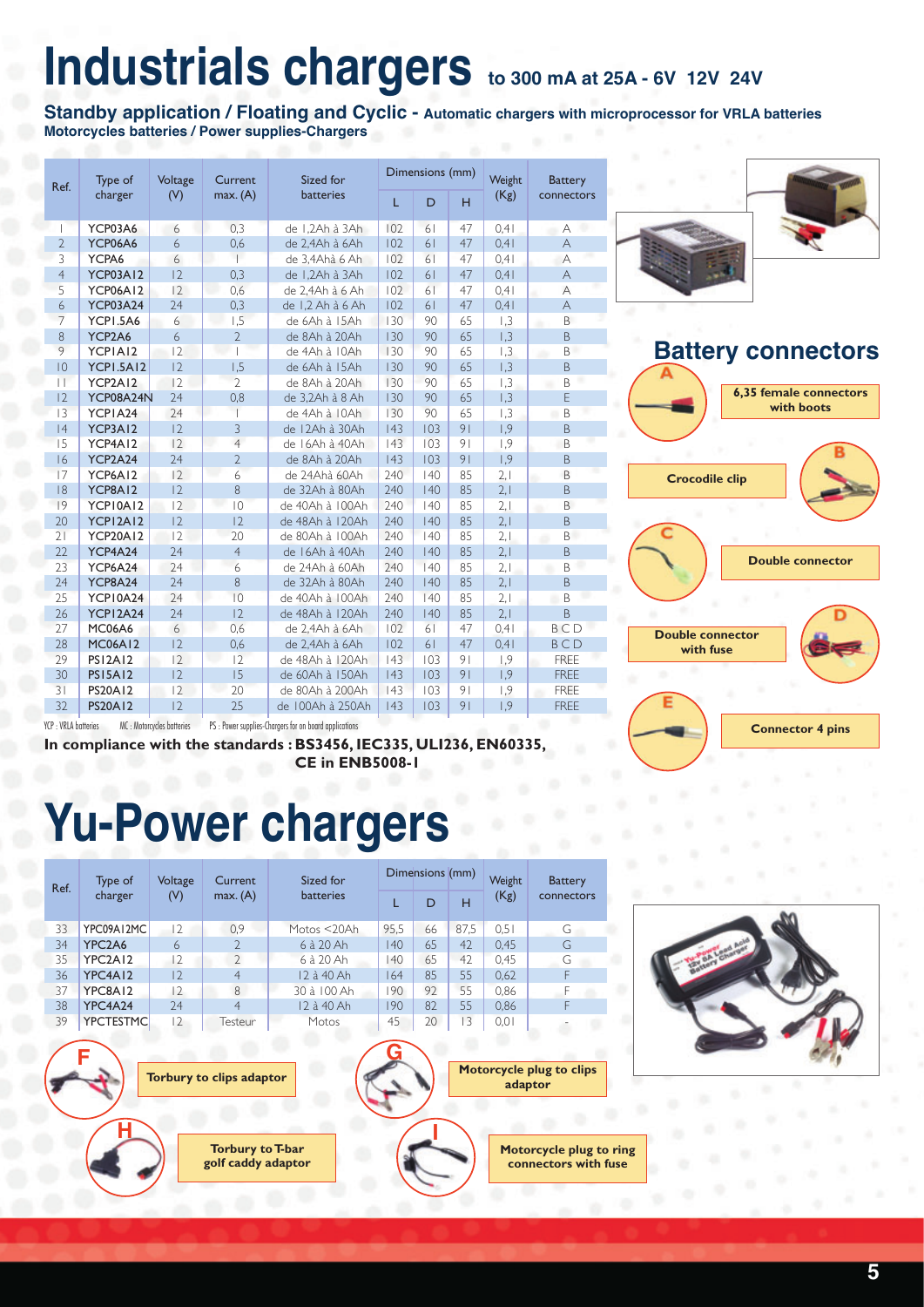#### • GLOSSARY :

Floating : Battery permanently connected to a constant voltage charger, operating as a buffer and supplying the energy to be used in case of power cut to the main supply (UPS, telecom, alarms etc.).

#### **FR BATTERY**

FR (Flame Retardant) batteries are manufactured with ABS containers with a degree of flammability and fire resistance that conforms to the UL94-V0 standrad. This requirement is requested to satisfy electrical safety standards, referring essentially to the EN60950 standrad (minimum required : conformity with the UL94-V2 standard. UL94-V0 has a higher degree of flammability and fire resistance than UL94-V2).

#### • TERMINALS

| FC:    | Wires + connector.                             | M8: Female metric insert ø8 mm.                |
|--------|------------------------------------------------|------------------------------------------------|
| F4,7:  | Male snap 4,7 (or 4,8).                        | MM6: Male metric insert ø6 mm.                 |
| F6,35: | Male snap 6,35.                                | MM8: Male metric insert ø8 mm.                 |
|        | F4,7/6,35 : Male snap 4,7 (or 4,8) terminal -, | BM5: Metric Bolt ø5 mm.                        |
|        | and Male snap 6,35 terminal +.                 | BM10: Metric Bolt ø10 mm.                      |
| M5:    | Female metric insert ø5 mm.                    | 90°: Positioned at 90° of battery long<br>side |
| M6:    | Female metric insert ø6 mm.                    |                                                |

#### **SA SERV**

- To assemble your batterie, YUASA can, under certain conditions, propose standard or specific connectors and terminal covers.
- Personalised, individual packaging.
- Assemblies and wiring in the workshop in either your or our containers boxes or cabinets.
- On site assemblies in boxes, cabinets, worksites, with adapted connectros and assembly/wiring diagrams.
- On site battery assemblies by qualified installers authorised to do so in respect of the regulations in force (UTEC18510, NFC15-100, EN50272-2,…).
- On site controls and assessment with visit report.
- Assessment and battery recharging on our premises.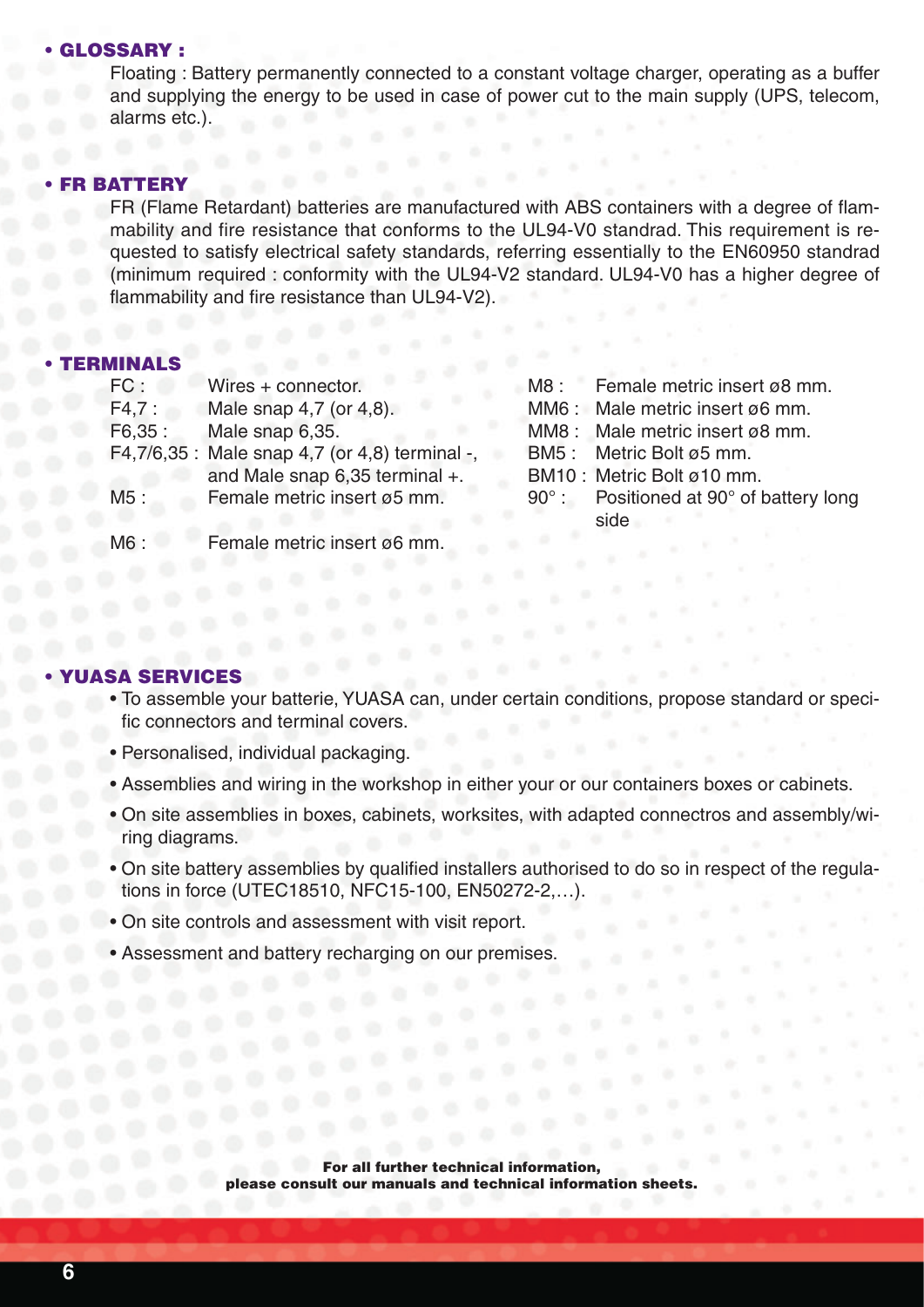# **PRO-SPEC**

### **Deep cycle technology - Multi purpose deep cycles batteries**

#### APPLICATIONS :

**• Electric vehicles including :** Golf carts Mobility vehicles

**• Industrial equipment including :** Fork lifts Access platforms Floor cleaner

...

...



#### **Terminal configurations**



Embedded terminals (ET)



Dual fit terminal (DT)



Standard terminal (ST)

#### **PRO-SPEC Batteries**

|                |                    |               |                 | <b>Capacity</b>          |     |     | <b>Dimensions (mm)</b> |           |      | Weight           |     |
|----------------|--------------------|---------------|-----------------|--------------------------|-----|-----|------------------------|-----------|------|------------------|-----|
| <b>TYPE</b>    | @25A<br>(Min)      | @75A<br>(Min) | 5 hr<br>(Ah)    | 20 <sub>hr</sub><br>(Ah) |     | W   | н                      | <b>TH</b> | (Kg) | <b>Terminals</b> |     |
| Deep cycle 6V  | <b>DCB 605-6</b>   | 383           | 105             | 75                       | 210 | 259 | 179                    | 245       | 276  | 27,0             | ET  |
|                | <b>DCB 105-6</b>   | 447           | $\overline{15}$ | 85                       | 225 | 259 | 179                    | 245       | 276  | 28,6             | ET  |
|                | <b>DCB 125-6</b>   | 488           | 132             | 195                      | 240 | 259 | 179                    | 245       | 276  | 30,7             | ET  |
|                | <b>DCB 145-6</b>   | 530           | 145             | 215                      | 260 | 259 | 179                    | 264       | 295  | 33,0             | ET  |
| Deep cycle 8V  | <b>DCB 875-8</b>   | 295           | 75              | 45                       | 170 | 262 | 8                      | 245       | 276  | 29,0             | ET. |
|                | <b>DCB 890-8</b>   | 340           | 90              | 55                       | 90  | 262 | 181                    | 245       | 276  | 31,6             | ET  |
|                | <b>DCB 8125-8</b>  | 245           | 110             | 190                      | 240 | 262 | 181                    | 283       | 316  | 37,6             | ET  |
| Deep cycle 12V | <b>DCB 1275-12</b> | 290           | 70              | 25                       | 50  | 329 | 8 <sup>1</sup>         | 245       | 276  | 37,5             | EΤ  |